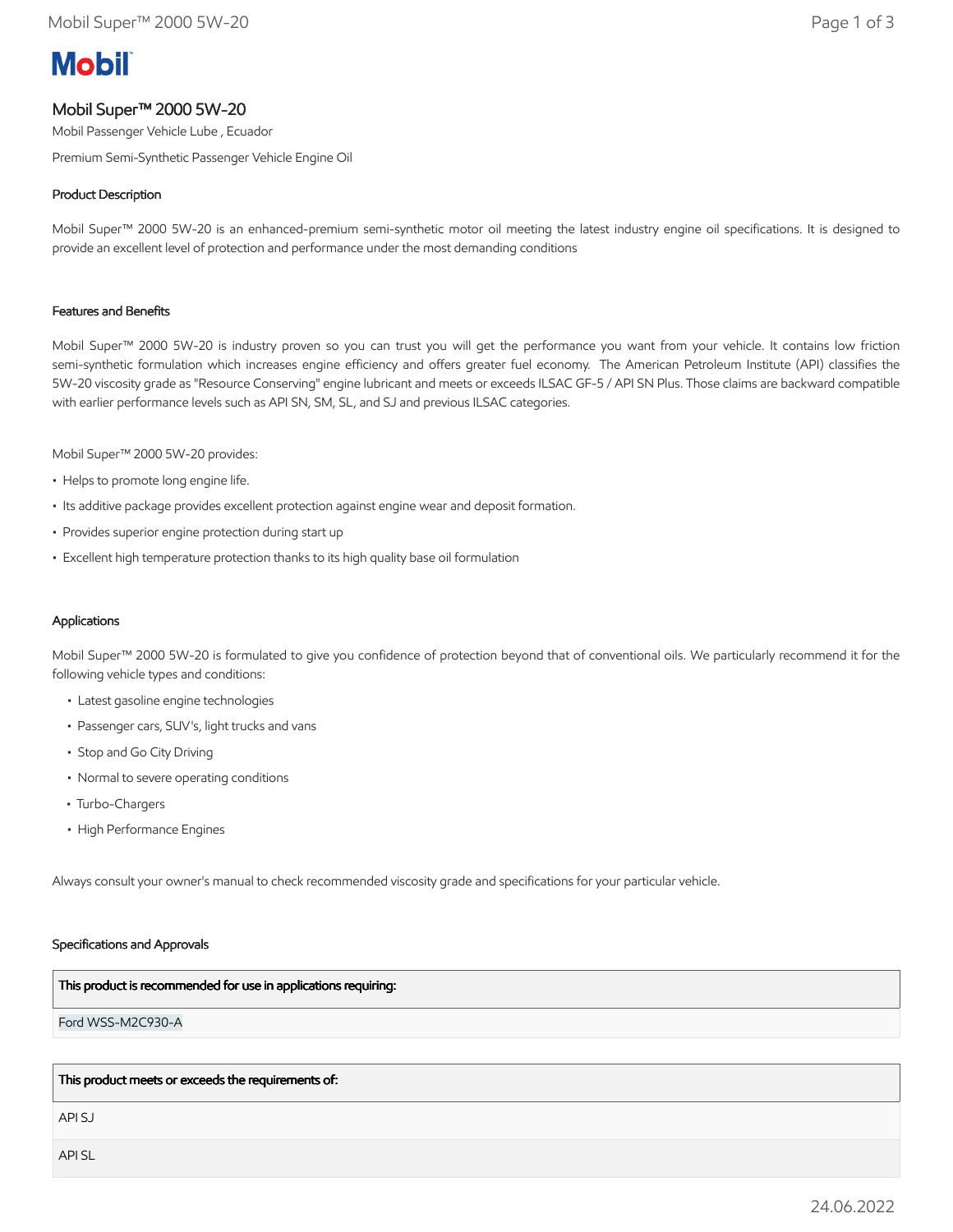| This product meets or exceeds the requirements of: |
|----------------------------------------------------|
| API SM                                             |
| <b>API SN</b>                                      |
| <b>API SN PLUS</b>                                 |
| API SN PLUS Resource Conserving                    |
| API SN Resource Conserving                         |
| API SP                                             |
| API SP Resource Conserving                         |
| ILSAC GF-6A                                        |
| Chrysler MS-6395                                   |
| Ford WSS-M2C945-A                                  |
| Ford WSS-M2C945-B1                                 |
| Ford WSS-M2C960-A1                                 |

## Properties and Specifications

| Property                                      |                  |
|-----------------------------------------------|------------------|
| Grade                                         | <b>SAE 5W-20</b> |
| Viscosity Index, ASTM D2270                   | 146              |
| Kinematic Viscosity @ 100 C, mm2/s, ASTM D445 | 8.3              |
| Kinematic Viscosity @ 40 C, mm2/s, ASTM D445  | 49               |
| Pour Point, °C, ASTM D97                      | $-42$            |
| Flash Point, Cleveland Open Cup, °C, ASTM D92 | 226              |
| Density @ 15 C, g/ml, ASTM D4052              | 0.86             |

#### Health and safety

Health and Safety recommendations for this product can be found on the Material Safety Data Sheet (MSDS) @ [http://www.msds.exxonmobil.com/psims](http://www.msds.exxonmobil.com/psims/psims.aspx) /psims.aspx

All trademarks used herein are trademarks or registered trademarks of Exxon Mobil Corporation or one of its subsidiaries unless indicated otherwise.

12-2021

Terpel-Comercial Ecuador Compañía Limitada Dirección : Av. Joaquín Orrantia, Edificio Solaris, Piso 12, Oficinas (801-812), Guayaquil – Ecuador Teléfono: +593 42634060

Typical Properties are typical of those obtained with normal production tolerance and do not constitute a specification. Variations that do not affect product performance are to be expected during normal manufacture and at different blending locations. The information contained herein is subject to change without notice. All products may not be available locally. For more information, contact your local ExxonMobil contact or visit [www.exxonmobil.com](http://www.exxonmobil.com/)